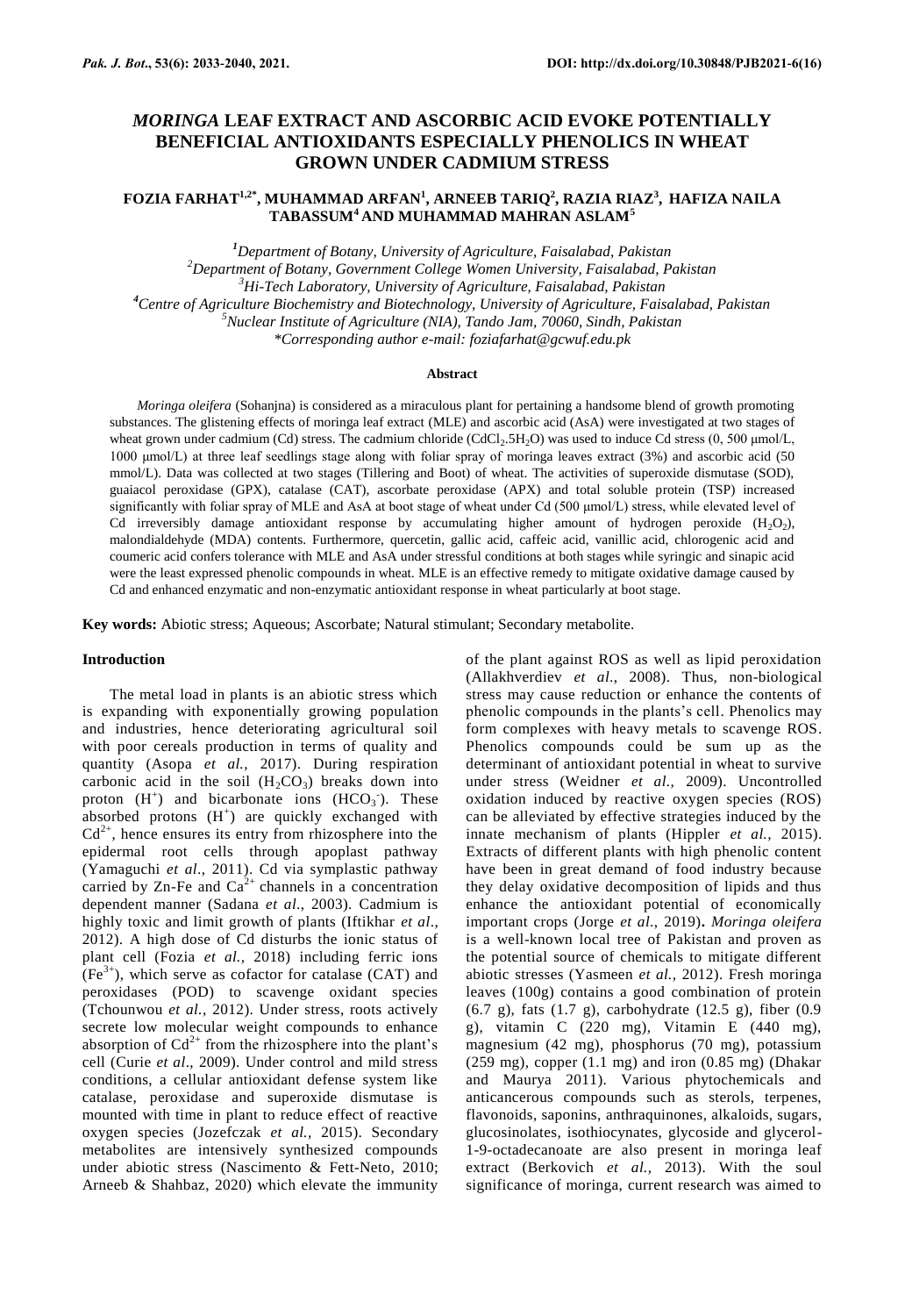**2034** FOZIA FARHAT *ET AL.,*

assess role of *Moringa oleifera* aqueous extract in comparison to ascorbic acid as a reference molecule under cadmium stress at different physiological stages (Tillering and Boot) of wheat. *Moringa oleifera* should be discussed in more depth to evaluate impact of particular component/ components to mitigate abiotic stress in wheat. Here is a useful contribution for describing antioxidants as a marker against Cd stress.

### **Materials and Methods**

The experiment was laid down in completely randomized design in the net-house of old Botanical Garden, University of Agriculture, Faisalabad, Pakistan. The wheat cultivar (Faisalabad-08) was kindly provided by Ayub Agriculture Research Institute (AARI). Prior to seed sowing, seeds were treated with 70% ethanol (5-7 min.) and sodium hypochlorite (2-3 min), then rinsed thoroughly with deionized water thrice and let them dry completely. Seeds (07) were sown in malleable pots having thoroughly washed dry sand. Seeds were supplemented with full strength Hoagland nutrient medium and allowed to grow upto three leaf seedling stage before the application of treatments.

**Preparation and applications of treatments:** Leaves of moringa were plucked from tress of *Moringa oleifera* near department of Forestry, University of Agriculture, Faisalabad and authenticated by local experts. All the dust and other contaminants on leaves was removed by gentle washing with tap water repeatedly and let it dry for 2-3 h(hours) in shade. Leaves were weighed with electric balance and kept at -80°C for 72 h. Concentrated extract was made with a locally fabricated machine and diluted with deionized water to 3%. Ascorbic acid was purchased from Merck-Aldrich. A standard stock solution of 200 mmol/L was made and diluted to 50 mmol/L for foliar application to wheat seedlings by adding tween-20. Cadmium Chloride  $(CdCl<sub>2</sub>.5H<sub>2</sub>O)$  was also purchased from Merck-Aldrich. The stock solution of Cd was made and diluted as 0, 500, 1000 µmol/L concentrations and applied in the rhizosphere of wheat seedlings. All treatments were repeated once a week upto four weeks having four replicates. The completely randomized design of the experiment was as follows:

| Group 1                           | Group 2                  | Group 3                                                                    |
|-----------------------------------|--------------------------|----------------------------------------------------------------------------|
| Control $(0 \mu \text{mol/L Cd})$ | 500 umol/L Cd            | 1000 umol/L Cd                                                             |
| $Control + AsA$                   | 500 $\mu$ mol/L Cd + AsA | 1000 $\mu$ mol/L Cd + AsA                                                  |
| $Control + MLE$                   |                          | 500 $\mu$ mol/L Cd + MLE 1000 $\mu$ mol/L Cd + MLE                         |
|                                   |                          | The following attributes were studied at tillering and boot stage of wheat |

after 30 and 60 days of treatments respectively

Determination of malondialdehyde (MDA) and  $H_2O_2$ **contents:** Heath and Packer (1968) method was adopted to analyze MDA contents in known weight of fresh leaf sample. Fresh leaves were ground in 1% w/v trichloroacetic acid (TCA) and swirled at 10,000 g for 10 min and the supernatant was transferred into another Eppendorf. A homogenous solution of 0.5% thiobarbituric acid (TBA) was freshly prepared in 20% TCA, mixed with TCA supernatant. The resultant solution was boiled (95°C) for 30 min in water bath. The optical density (OD) of the solution was recorded at 532 nm and 600 nm. The optical density taken at 600 nm was used to correct by subtracting the non-specific absorbance. Previously ground and centrifuged solution (1% TCA) was diluted  $(0.1\%)$  to measure  $H_2O_2$  activity in wheat seedlings (Velikova *et al.,* 2000). The absorbance was taken at 390 nm with spectrophotometer (IRMECO U2020).

**Extraction and assessment of antioxidant enzymes:**  Enzyme extraction was made with fresh leaves of wheat (0.25 g) in ice-cold potassium phosphate buffer (pH 7.8) (Mukherjee & Choudhuri, 1983). After grinding, crude liquid sample was centrifuged at 15000 g (20 min) at 4°C to separate enzyme layer. The enzyme extract was stored in 500 µl aliquots at 4<sup>o</sup>C for antioxidant analysis. Catalase (EC 1.11.1.6) activity was estimated from the enzyme extract, with the addition of 50 mmol/L buffer (pH 7.0) and 35% v/v  $H_2O_2$  (Aebi, 1984). The decrease in optical density (OD) was recorded at 240 nm for 2min with an interval of 20 seconds. Guaiacol peroxidase (GPX; EC 1.11.1.7) activity was determined by using guaiacol reaction mixture containing 40 mmol/L  $H_2O_2$ , 20 mmol/L guaiacol and 0.5 mL enzyme extract (Maehly & Chance, 1954). Change in abosrbance was measured with spectrophotometer at 470 nm. Ascorbate peroxidase (APX) activity (EC 1.11.1.11) was evaluated by using method of Chen & Asada (1989). The reaction mixture contained (3 mL) 0.5 mmol/L ascorbic acid, 0.5 mmol/L  $H_2O_2$ , 50 mmol/L phosphate buffer and 0.5 mL enzyme extract. The optical density was recorded at 290nm. Superoxide dismutase (EC 1.15.1.1) was determined by following method of Giannopolitis and Ries (1977). The absorbance was recorded at 560 nm. Bradford (1976) method was adopted to access total soluble protein contents in all treated and non-treated wheat leaf samples. 0.1µL of enzyme extract was mixed with freshly prepared G-250 Coomassie Brilliant Blue dye (1.9mL). G250 Coomassie Brilliant Blue was prepared according to standard protocol. The absorbance was recorded at 595nm.

**HPLC determination of phenolic compounds:**  Phenolics were extracted by using a slightly modified method of Pak-Dek *et al.,* (2011). Fine Powder of dry wheat leaves were extracted in 100% HPLC grade methanol (1:10) and filtered through 0.45 µm cellulose acetate filter (EMD Millipore, Billerica, MA, USA). An aqueous suspension of the extract was then prepared with double distilled water and adjusted to pH 2 with 6 M HCl, the resulting solution was placed at 100 °C for 1h. All of the standards for phenolics were filtered through 0.451 mm syringe membrane filter (Type Millipore) and sonicated for 15 min in a Micro clean 109 bath prior to analyze by HPLC. Phenolics were analyzed using Gradient HPLC (Shimadzu, Japan) having LC-10AT, SCTL 10A system controller, SPD-10AR UV-VIS detector at 280 nm with C18 stationary column (Shim-Pack CLC-ODS). Elution was done for 60 min with a flow rate of 1 ml/min in a gradient system of two mobile phases A  $(H_2O_2$ : AA-94:6, pH 2.27), B (ACN 100%).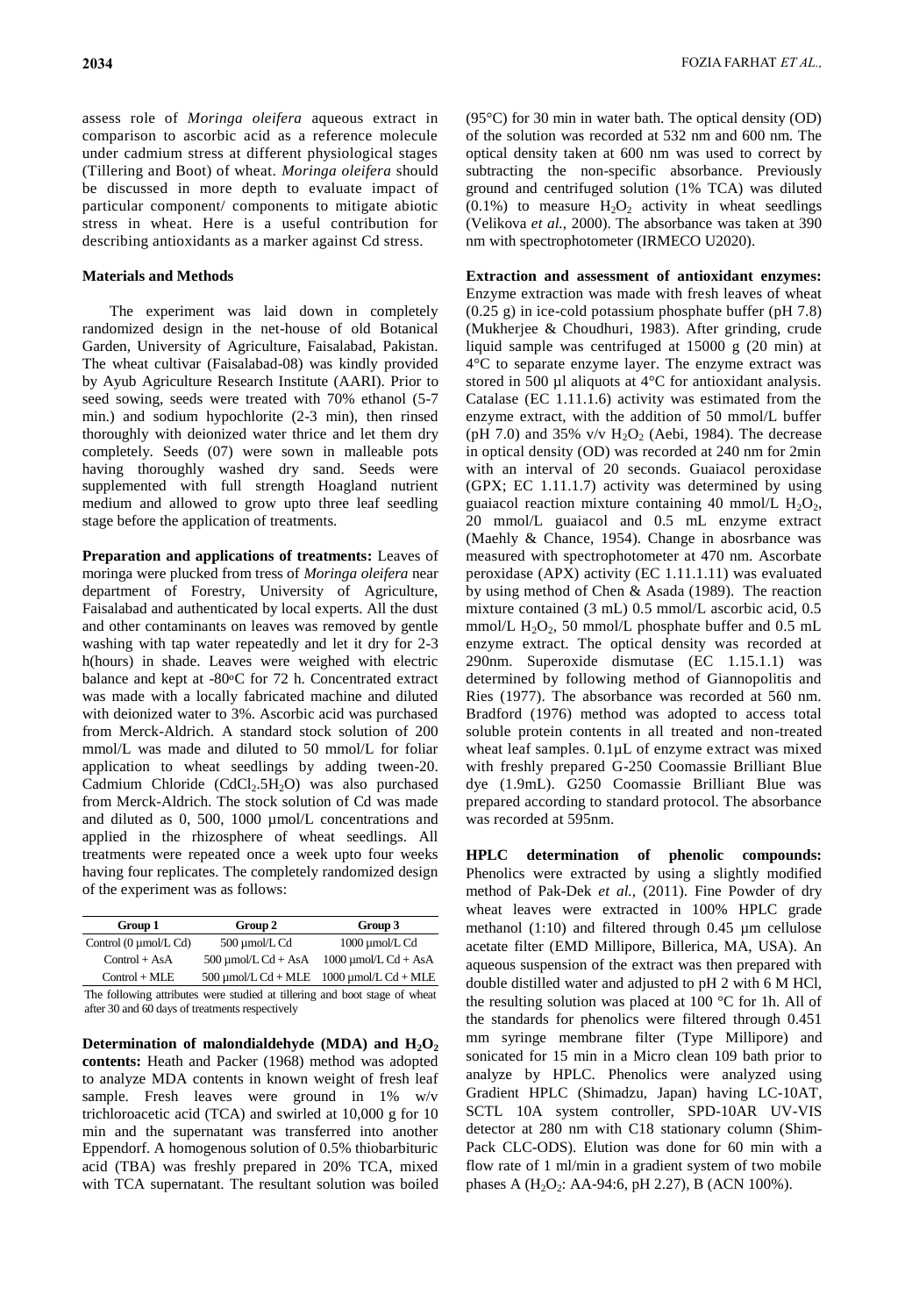### **Statistical analysis**

Research findings were analyzed using the statistical software for social sciences (SPSS; version 21.0; SPSS Inc., USA). Three-way analysis of variance was calculated and means between the treatments was compared by post hoc Duncan's multiple range test with least significance difference of *p*≤0.05.

**Chemical and reagents:** All chemicals were of analytical grade (Sigma- Aldrich). Deionized water was used throughout. The following phenolic compounds were purchased from Sigma to be used as internal standard (IS): Quercetin, Gallic acid, Caffeic acid, phydroxybenzoic acid, benzoic acid, Vanillic acid, cinnamic acid, syringic acid, p-coumaric acid, mcoumaric acid, ferulic acid, sinapic acid, chlorogenic acid.

### **Results and Discussion**

Phenolics act as secondary metabolite, antioxidant, immune enhancer and hormone modulator and its activity further enhanced under stress by exogenous application of synthetic and natural chemical.

**Response of MLE and AsA against oxidants:** The increasing cadmium concentration in sand medium significantly ( $p \le 0.00$ ) enhanced H<sub>2</sub>O<sub>2</sub> contents (40-67%) at both stages of wheat (Table 1, Fig. 1a). Reactive oxygen species (ROS) enhanced in a parallel fashion with increasing Cd concentration, which is further aided by its long term exposure at boot stage (Fig. 1a). Petrov and Breusegem (2012) suggested that negative consequence of  $H_2O_2$  is dependent on concentration of stress in the immanent vicinity of plant. Hydrogen peroxide  $(H_2O_2)$ elicited innate mechanism of wheat and mediated immediate response by accumulating antioxidant molecules under mild Cd stress (Sharma *et al.,* 2012). Both foliar spray (AsA and MLE) considerably reduced effect of  $H_2O_2$  (10-32%). Cd effect is very slightly mitigated by both elicitors used particularly under 1000 µmol/L Cd stress at boot stages (Fig. 1a). According to Ye *et al.*, (2012), ascorbic acid can directly react with ROS and also serve as substrate for ascorbate peroxidase (APX) to mitigate harmful effects of Cd. Afzal *et al.,* (2014) also proposed that *M. oleifera* leaves, might obstruct arsenic-mediated signaling pathway or scavenge free radicals in rice through its antioxidant property. The presence of quercetin in moringa leaves may obstract oxidative demage in plants and same was reported by Shin *et al*., (2010). However, a deep scientific study of MLE at molecular level is required to elucidate significance of individual substance to detoxify Cd in wheat. This increase in  $H_2O_2$  resulted in lipid peroxidation and exhibited increased malondialdehyde (MDA) contents (Fig. 1b). MDA contents significantly  $(p \le 0.000)$ increased (58-74%) with Cd accumulation in rhizosphere at both stages (Table 1). Boot stage showed higher accumulation of MDA contents with 500 µmol/L (63%) and 1000 µmol/L Cd (74%) which may be a consequence of higher rate of breaking unsaturated fatty acids under prolonged exposure to Cd (Fig. 1b). Foliar treatments of MLE and AsA significantly (*p*≤0.000) decreased MDA contents (20-30%) and mitigated the Cd toxicity up to a certain limit (500 µmol/L) in wheat and the further increase in Cd concentration showed no appreciable recovery response with applied elicitors (Table 1; Fig. 1b). MLE treatment found to be most effective at tillering stage and same findings was also reported previously (Maryam *et al.,* 2016). The decrease in lipid peroxidation by MLE may be attributed by avoiding the fluidity and maintaining membrane integrity under stress (Hanafey *et al.,* 2017; Jungklang & Songklanakarin, 2012).

**Antioxidant response with MLE and AsA:** On the other hand, Cd toxicity may initiate array of enzymatic and nonenzymatic antioxidants responses in wheat especially phenolic synthesis that serve as the first-line defense mechanism in wheat. Current data regarding antioxidant, presented a strong relevance for enhancement of enzymatic antioxidants (Fig. 2). Superoxide dismutase (SOD) activity decreased significantly (*p*≤0.001) with Cd (Table 1; Fig. 2a). However, SOD activity enhanced with the foliar application of MLE, 68 and 25% at tillering while 63 and 32% at boot stage with 500 µmol/L and 1000 µmol/L Cd respectively (Fig. 2a). Khan *et al.,* (2007) reported that foliarly applied AsA enhanced SOD activity under stress in wheat. This represented that MLE and AsA mitigated Cd toxicity by sensing it at the membrane level of plant and enhanced SOD concentration (Fig. 2a). Guaiacol peroxidase (GPX) activity affected severely with 1000 µmol/L Cd, 60% at tillering and 90% at boot stage (Fig. 2b). A drastic reduction (*p*≤0.000) in GPX activity was observed at both stages of wheat with Cd (Fig. 2b). However, foliar application of moringa and ascorbic acid alleviated its toxicity to some extent and enhanced GPX activity 9-24% at tillering and 20-74% at boot stage against Cd toxicity. Parveen *et al.,* (2016) also reported the same decreasing trend of GPX under Cd stress. Cd significantly affected catalase (CAT) and ascorbate peroxidase (APX) activity at both stages of wheat (Table 1). Catalase activity enhanced significantly (*p*≤0.001) with both exogenous applications under 500 µmol/L Cd and showed tolerance mechanism but negatively affected antioxidant pool with highest Cd concentration (Fig. 2c). Catalase activity enhanced under both Cd levels with AsA and MLE at tillering stage (Fig. 1c). Ascorbate peroxidase (APX) activity significantly (*p*≤0.000) enhanced with the foliar application of MLE (60%) followed by ascorbic acid (32%) in non-stressed wheat plants at tillering stage (Fig. 2d). The activities of APX and CAT increased significantly in bread wheat under Cd stress (Muhammad *et al*., 2018) while Rady *et al.,* (2015) reported that Cd caused a decrease in CAT activity in wheat. The highest level of Cd stress significantly decreased APX concentration at boot (>100%) and tillering stage (54%). These enzymatic antioxidants can avert Cd toxicity in wheat (Wu *at al*., 2016). Present work strongly suggested that enzymatic antioxidants reduced significantly with 1000 µmol/L Cd but foliar application of MLE and AsA enhanced antioxidant activities under 500 µmol/L. AsA is an important source for scavenging ROS and enhanced the transcript level of superoxide dismutasecatalase, peroxidase and ascorbate peroxidase (Xu *et al.,* 2008). Antioxidant properties of the *Moringa oleifera* leaf aqueous extract was also tested by [Sreelatha &](https://www.ncbi.nlm.nih.gov/pubmed/?term=Sreelatha%20S%5BAuthor%5D&cauthor=true&cauthor_uid=19904611) [Padma](https://www.ncbi.nlm.nih.gov/pubmed/?term=Padma%20PR%5BAuthor%5D&cauthor=true&cauthor_uid=19904611)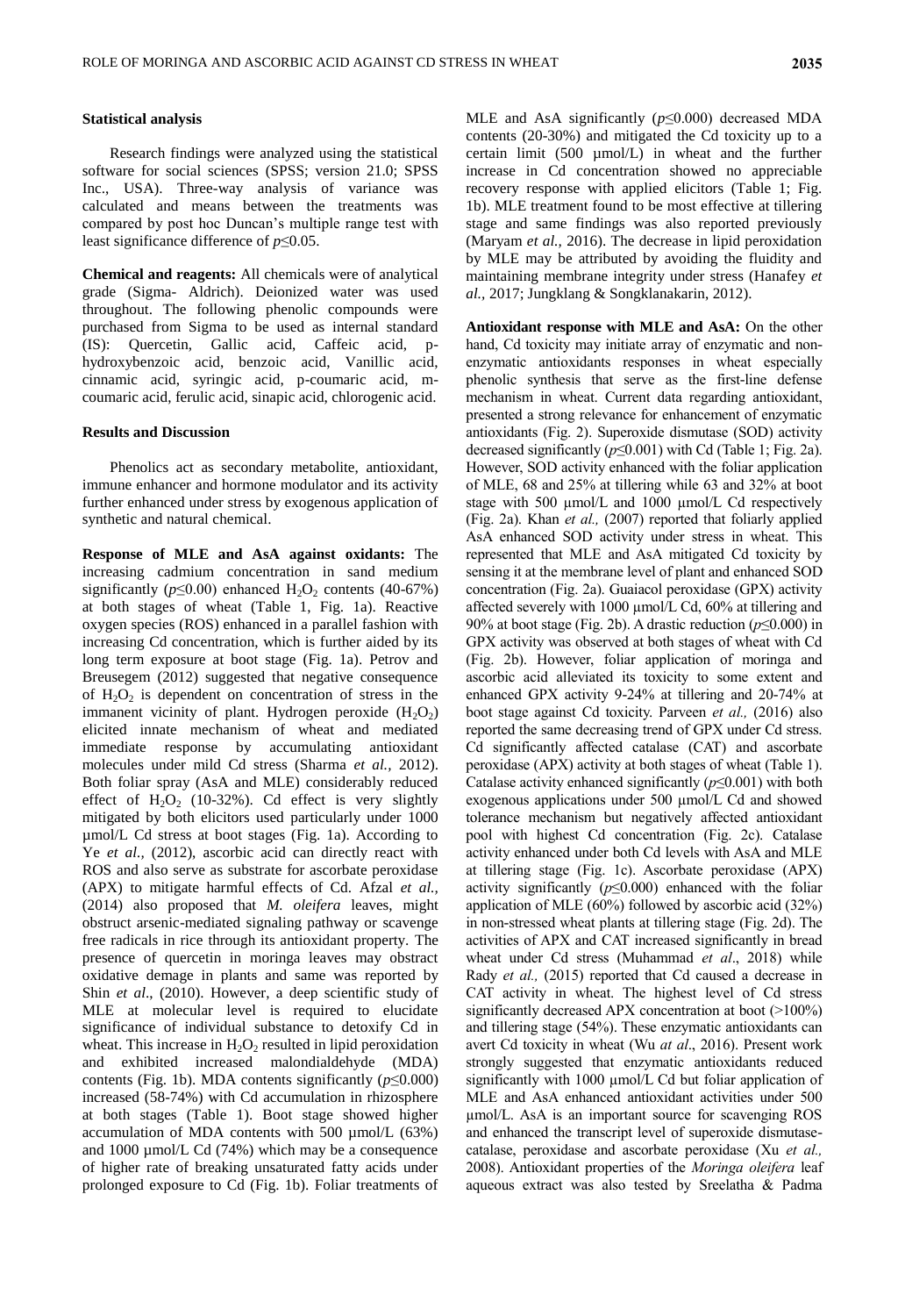(2009) and found to be very effective for scavenging reactive oxygen species compared to reference antioxidants. Elevated level of Cd caused significant reduction (143%) in total soluble protein (TSP) contents at tillering stage of wheat (Table 1; Fig. 2e). However, foliar treatment of MLE and AsA considerably improved status of TSP under Cd stress at both stages. With special reference to boot stage, TSP activity enhanced upto 53-64% with MLE. A radical decline in TSP pool without foliar spray showed sensitivity

of wheat towards cadmium stress and significance of MLE and AsA spray. It has already been proven that numerous stress related proteins particularly APX, SOD, POD, CAT and total soluble proteins get activated in response to oxidative damage caused by Cd stress in wheat. These antioxidants are able to detoxify harmful metabolites (Edwards *et al*., [2000\)](https://www.ncbi.nlm.nih.gov/pmc/articles/PMC4259124/#B44). Additionally, use of environmental friendly techniques like MLE supports this mechanism of Cd detoxification.

**Table 1. Mean Square analysis of variance of hydrogen peroxidase (H2O2), malondialdehyde (MDA), superoxide dismutase (SOD), guaiacol peroxidase (GPX), catalase (CAT), ascorbate peroxidase (APX) and total soluble protein (TSP) contents with exogenous application of ascorbic acid (AsA) and** 

|                                | Moringa leaf extract (MLE) under cadmium stress in wheat. |                         |                    |
|--------------------------------|-----------------------------------------------------------|-------------------------|--------------------|
| <b>Source</b>                  | Dependent variable                                        | DF                      | <b>Mean square</b> |
|                                | $H_2O_2$                                                  | $\overline{2}$          | $1.045***$         |
|                                | <b>MDA</b>                                                | $\overline{\mathbf{c}}$ | 1139.538***        |
|                                | SOD                                                       | $\overline{c}$          | 55.324*            |
| Cd                             | <b>GPX</b>                                                | $\overline{c}$          | $0.212*$           |
|                                | <b>CAT</b>                                                | $\overline{c}$          | 3.695***           |
|                                | <b>APX</b>                                                | $\overline{\mathbf{c}}$ | $2.014**$          |
|                                | <b>TSP</b>                                                | $\overline{c}$          | 550.19***          |
|                                | $H_2O_2$                                                  | $\overline{2}$          | $0.399***$         |
|                                | <b>MDA</b>                                                | $\sqrt{2}$              | 553.215***         |
|                                | SOD                                                       | $\overline{\mathbf{c}}$ | 122.224**          |
| Foliar Treatment (MLE & AsA)   | <b>CAT</b>                                                | $\overline{c}$          | 3.698***           |
|                                | <b>GPX</b>                                                | $\sqrt{2}$              | $0.147**$          |
|                                | APX                                                       | $\overline{c}$          | 1.429***           |
|                                | <b>TSP</b>                                                | $\overline{c}$          | 191.67**           |
|                                | $H_2O_2$                                                  | $\mathbf{1}$            | $.061**$           |
|                                | <b>MDA</b>                                                | 1                       | 607.871*           |
|                                | SOD                                                       | 1                       | 5.448***           |
| <b>Stages</b>                  | <b>GPX</b>                                                | 1                       | $0.018***$         |
|                                | <b>CAT</b>                                                | 1                       | $0.943***$         |
|                                | <b>APX</b>                                                | 1                       | $0.655***$         |
|                                | <b>TSP</b>                                                | 1                       | 94.18***           |
|                                | $H_2O_2$                                                  | $\overline{4}$          | $0.115***$         |
|                                | <b>MDA</b>                                                | 4                       | 105.790***         |
|                                | SOD                                                       | 4                       | 7.274***           |
| Cd * Foliar Treatment          | <b>GPX</b>                                                | 4                       | $0.033***$         |
|                                | <b>CAT</b>                                                | 4                       | $0.236***$         |
|                                | <b>APX</b>                                                | 4                       | $0.080***$         |
|                                | <b>TSP</b>                                                | 4                       | $11.75***$         |
|                                | $H_2O_2$                                                  | $\sqrt{2}$              | $0.093***$         |
|                                | <b>MDA</b>                                                | $\sqrt{2}$              | 236.512**          |
|                                | SOD                                                       | $\overline{c}$          | 2.503***           |
| Cd × Stages                    | <b>GPX</b>                                                | $\overline{c}$          | $0.004***$         |
|                                | <b>CAT</b>                                                | $\overline{2}$          | $0.085**$          |
|                                | APX                                                       | $\boldsymbol{2}$        | $0.186***$         |
|                                | <b>TSP</b>                                                | $\overline{c}$          | $8.83***$          |
|                                | $H_2O_2$                                                  | $\overline{4}$          | $0.017**$          |
|                                | <b>MDA</b>                                                | 4                       | 26.749***          |
|                                | SOD                                                       | 4                       | 2.607***           |
| Cd × Foliar Treatment × Stages | <b>GPX</b>                                                | 4                       | $0.005**$          |
|                                | <b>CAT</b>                                                | 4                       | $0.057**$          |
|                                | APX                                                       | 4                       | $0.048***$         |
|                                | <b>TSP</b>                                                | 4                       | $3.69**$           |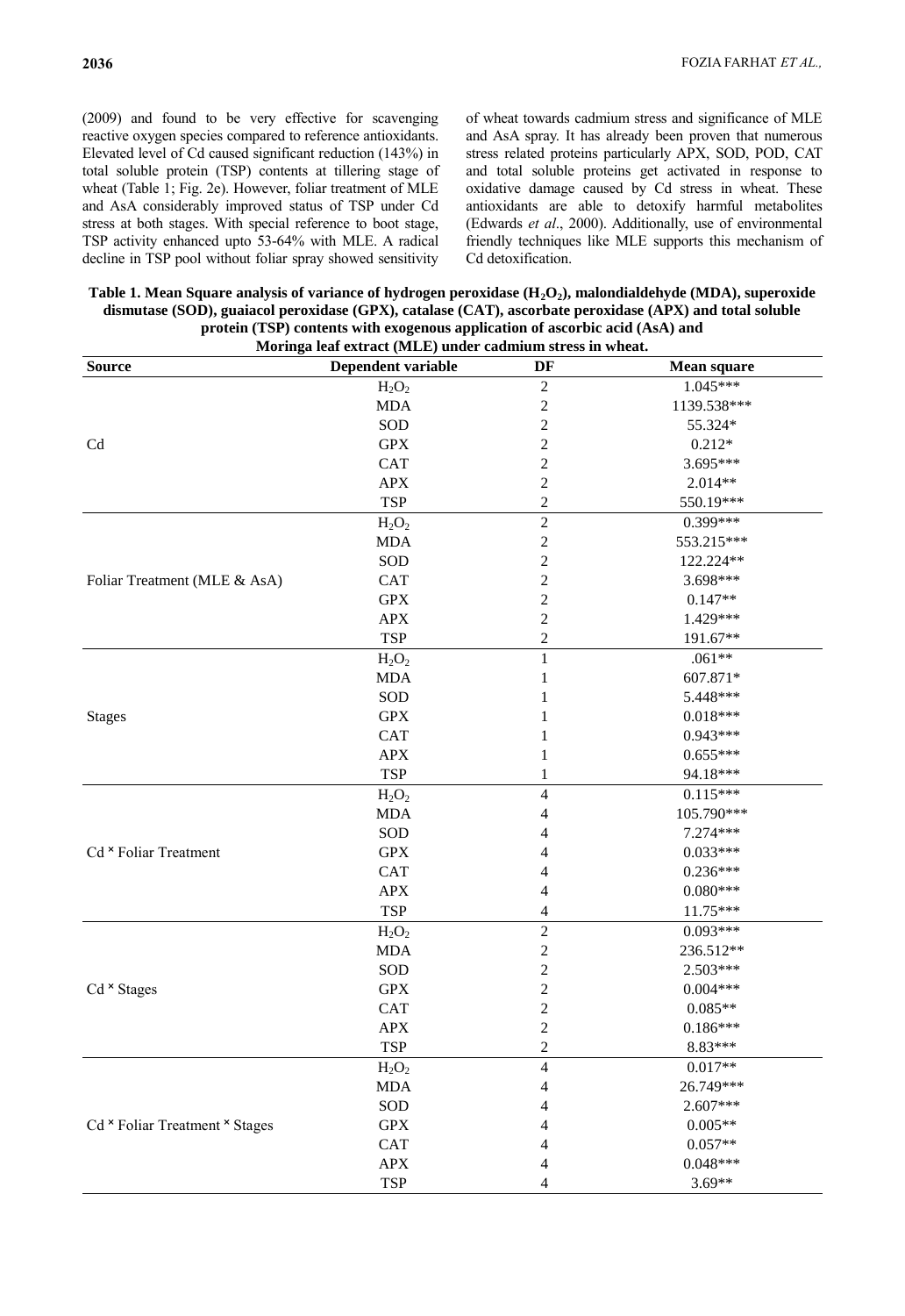

Fig. 1(a-b). Hydrogen peroxide  $(H_2O_2)$  and malondialdehyde (MDA) response in wheat with and without foliar application of MLE and AsA against  $Cd \ (\pm SE)$ .



Fig. 3. Quercetin (a) and gallic acid (b) detected by HPLC in wheat with and without foliar application of MLE and AsA against  $Cd \ (\pm SE)$ .



Fig. 2(a-d). Superoxide dismutase (SOD), guaiacol peroxidase (GPX), catalase (CAT) and ascorbate peroxidase (APX) response in wheat with and without foliar application of MLE and AsA against Cd  $(\pm$  SE).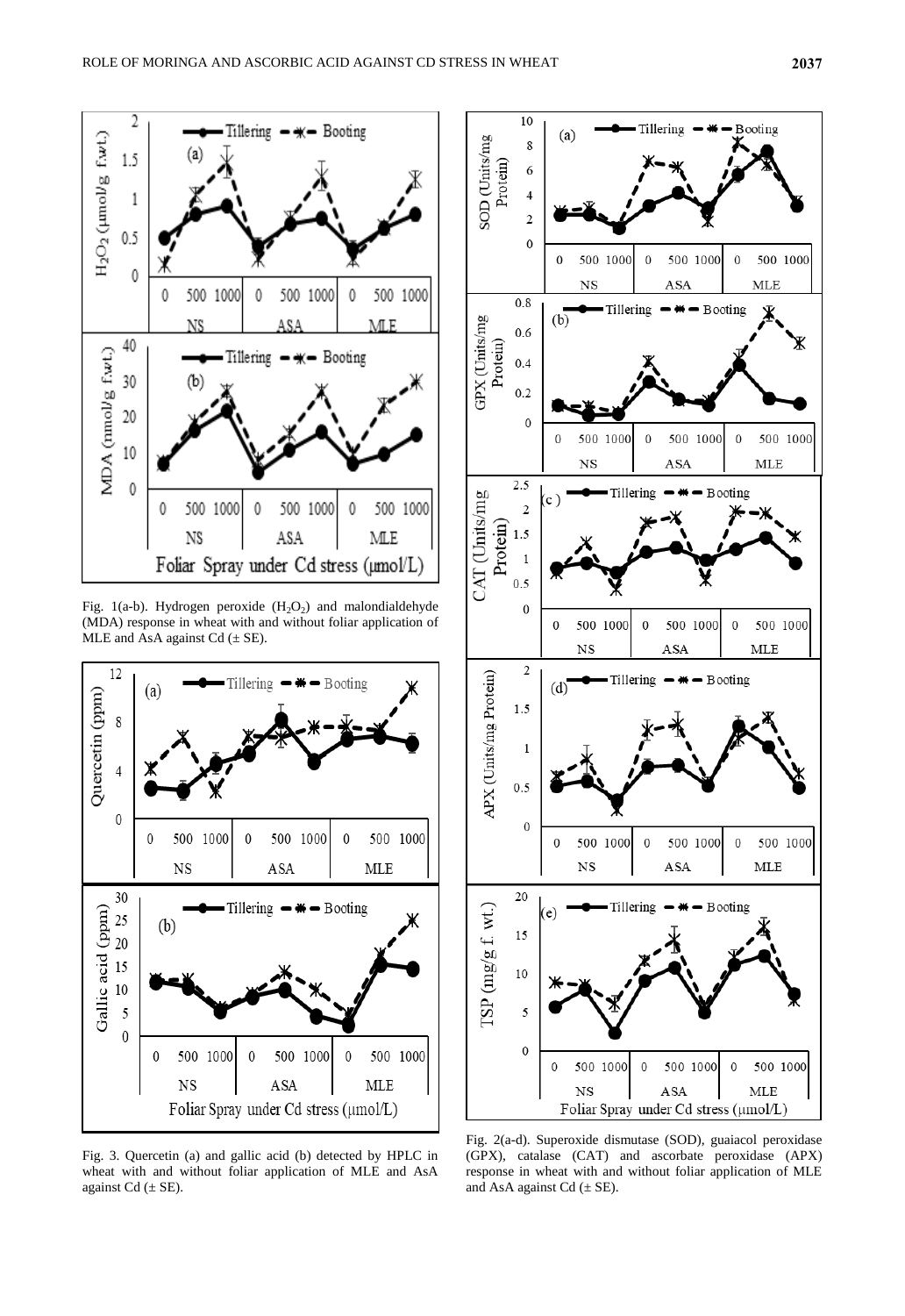|                              |           | Table 2. Effect of cadmium on phenolic synthesis after exogenous treatment of AsA and and MLE at tillering stage of wheat $Nd = Not$ detected). |                      |                  |                      |                      |                                                                                             |                            |                            |                      |
|------------------------------|-----------|-------------------------------------------------------------------------------------------------------------------------------------------------|----------------------|------------------|----------------------|----------------------|---------------------------------------------------------------------------------------------|----------------------------|----------------------------|----------------------|
| Name of component            | Retention |                                                                                                                                                 | Control              |                  |                      | $500 \mu$ mol/L      |                                                                                             |                            | 1000 µmol/L                |                      |
| (ppm)                        | time      | SN                                                                                                                                              | AsA                  | <b>MLE</b>       | SN                   | AsA                  | <b>NILE</b>                                                                                 | SN                         | AsA                        | <b>MLE</b>           |
| Quercetin                    | 3.247     | $3.476 \pm 1.0$                                                                                                                                 | $5.27 \pm 1.02$      | $6.23 \pm 0.504$ | $2.416 \pm 1.62$     | $8.07 + 2.52$        | $6.868 \pm 0.82$                                                                            | $4.604 \pm 0.83$           | $4.74 \pm 0.39$            | $6.232 \pm 0.81$     |
| Gallic acid                  | 5.273     | $4.792 \pm 0.05$                                                                                                                                | $3.34 \pm 0.14$      | $12.86 \pm 0.01$ | $0.964 \pm 0.59$     | $4.06 + 0.01$        | $5.584 \pm 0.75$                                                                            | $2.16 \pm 0.13$            | $39.2 \pm 0.01$            | $1.728 \pm 0.63$     |
| Caffeic acid                 | 12.6      | $\rm \Xi$                                                                                                                                       | $\mathbf{\tilde{z}}$ | $\rm \Xi$        | $0.91 \pm 0.041$     | $2.06 + 0.05$        | $\rm \Xi$                                                                                   | $\rm \Xi$                  | $19.82 \pm 0.23$           | $55.6 \pm 0.056$     |
| Vanillic acid                | 13.047    | $\Xi$                                                                                                                                           | $\mathbf{z}$         | $\Xi$            | $1.212 \pm 0.08$     | $\mathsf{X}$         | $0.916 \pm 0.25$                                                                            | $\mathbf{\tilde{z}}$       | $\rm \Xi$                  | $\Xi$                |
| Benzoic acid                 | 14.753    | $\mathbf{\tilde{z}}$                                                                                                                            | $\rm \Xi$            | $15.34 \pm 0.06$ | $\rm \Xi$            | 48.8±0.057           | $\rm \Xi$                                                                                   | $\mathbbmss{Z}$            | $\mathbf{\tilde{z}}$       | $\rm \Xi$            |
| Chlorogenic acid             | 15.62     | $\Xi$                                                                                                                                           | $1.5 \pm 0.071$      | $15.25 \pm 0.04$ | $6.14 \pm 0.093$     | $\rm \Xi$            | $35.89 \pm 0.06$                                                                            | $\rm \Xi$                  | $18.12 \pm 0.09$           | $2.74 \pm 0.17$      |
| Syringic acid                | 16.22     | $0.17 \pm 0.03$                                                                                                                                 | $\rm \Xi$            | $\rm \Xi$        | $\rm \Xi$            | $\rm \Xi$            | $\rm \Xi$                                                                                   | $\rm \stackrel{d}{\simeq}$ | $\rm \Xi$                  | $\Xi$                |
| p-Coumeric acid              | 17.14     | $\rm \Xi$                                                                                                                                       | $\rm \Xi$            | $3.872 \pm 0.05$ | $\rm \Xi$            | $\mathbbmss{Z}$      | $2.116 \pm 0.059$                                                                           | $1.79 \pm 0.06$            | $\rm \stackrel{d}{\simeq}$ | $3.15 \pm 0.05$      |
| m-Coumeric acid              | 20.167    | $4.26 \pm 0.22$                                                                                                                                 | $\mathbf{\tilde{z}}$ | $2.82 \pm 0.14$  | $0.98 \pm 0.09$      | $\mathbf{\tilde{z}}$ | $0.664 \pm 0.067$                                                                           | $\rm \Xi$                  | $\rm \Xi$                  | $\rm \Xi$            |
| Sinapic Acid                 | 26.26     | $\Xi$                                                                                                                                           | $\rm \Xi$            | $\mathbbmss{Z}$  | $1.83 \pm 0.071$     | $\mathbbmss{Z}$      | $\mathsf{\Xi}$                                                                              | $0.46 \pm 0.05$            | $5.90 \pm 0.09$            | $\mathbf{\tilde{z}}$ |
|                              |           | Table 3. Effect of cadmium on phenolic synt                                                                                                     |                      |                  |                      |                      | thesis after exogenous treatment of AsA and MLE at boot stage of wheat (Nd = Not detected). |                            |                            |                      |
| Name of component            | Retention |                                                                                                                                                 | Control              |                  |                      | 500 µmol/L           |                                                                                             |                            | $1000$ $\mu$ mol/L         |                      |
| $\left( \mathbf{map}\right)$ | time      | SN                                                                                                                                              | AsA                  | <b>MILE</b>      | SN                   | AsA                  | MLE                                                                                         | SN                         | AsA                        | <b>MILE</b>          |
| Quercetin                    | 3.247     | $4.19 \pm 0.36$                                                                                                                                 | $6.83 \pm 0.34$      | $7.27 \pm 0.84$  | $6.78 \pm 1.66$      | $6.63 \pm 0.78$      | $7.60 \pm 0.04$                                                                             | $2.26 \pm 0.01$            | $7.55 \pm 0.01$            | $10.83 \pm 0.00$     |
| Gallic acid                  | 5.273     | $12.09 \pm 0.171$                                                                                                                               | $9.08 \pm 0.22$      | $4.67 \pm 0.47$  | $2.95 \pm 0.02$      | $4.90 \pm 0.01$      | $7.06 \pm 0.041$                                                                            | $2.34 \pm 0.04$            | $10 \pm 0.02$              | $2.57 \pm 0.02$      |
| Caffeic acid                 | 12.6      | $\rm \Xi$                                                                                                                                       | $\rm \Xi$            | $\rm \Xi$        | $10.10 \pm 0.07$     | $\mathbf{\tilde{z}}$ | $0.59 \pm 0.091$                                                                            | $\rm \Xi$                  | $\rm \Xi$                  | $6.71 \pm 0.04$      |
| Vanillic acid                | 13.047    | $\Xi$                                                                                                                                           | $\rm \Xi$            | $\rm \Xi$        | $\mathbbmss{Z}$      | $32.02 \pm 0.26$     | $50.29 \pm 0.02$                                                                            | $\mathbbmss{Z}$            | $\mathbbmss{Z}$            | 2.008                |
| Benzoic acid                 | 14.753    | $\rm \Xi$                                                                                                                                       | $\mathbf{\tilde{z}}$ | $5.09 \pm 0.27$  | $\mathbf{\tilde{z}}$ | $\rm \Xi$            | $\mathbf{\tilde{z}}$                                                                        | $\rm \Xi$                  | $\mathbf{\tilde{z}}$       | $32.48 \pm 0.08$     |
| Chlorogenic acid             | 15.62     | $3.91 \pm 0.056$                                                                                                                                | $35.86 \pm 0.56$     | $17.9 \pm 0.62$  | $\mathbf{\tilde{z}}$ | $8.18 \pm 0.02$      | $7.52 \pm 0.04$                                                                             | $\mathbf{\tilde{z}}$       | $\mathbf{\tilde{z}}$       | $\rm \Xi$            |
| Syringic acid                | 16.22     | $0.17 \pm 0.029$                                                                                                                                | $\mathbf{\tilde{z}}$ | $\rm \Xi$        | $\rm \Xi$            | $\mathbf{\tilde{z}}$ | $\mathbf{\tilde{z}}$                                                                        | $4.48 \pm 0.06$            | $19.26 \pm 0.07$           | $\mathsf{z}$         |
| p-Coumeric acid              | 17.14     | $\mathbf{\tilde{z}}$                                                                                                                            | $\rm \Xi$            | $3.87 \pm 0.05$  | $4.56 \pm 0.09$      | $\rm \Xi$            | $\Xi$                                                                                       | $\rm \Xi$                  | $\rm \Xi$                  | $1.13 \pm 0.07$      |
| m-Coumeric acid              | 20.167    | $9.92 \pm 0.201$                                                                                                                                | $\mathbbmss{Z}$      | $3.28 \pm 0.14$  | $\mathbf{\tilde{z}}$ | $\mathbbmss{Z}$      |                                                                                             | $1.86 \pm 0.10$            | $8.86 \pm 0.08$            | $1.83 \pm 0.72$      |
| Sinapic acid                 | 26.26     | $\Xi$                                                                                                                                           | $\rm \Xi$            | $\rm \Xi$        | $\rm \Xi$            | $\rm \Xi$            | $\rm \Xi$                                                                                   | $\rm \Xi$                  | $\rm \Xi$                  | $\rm \Xi$            |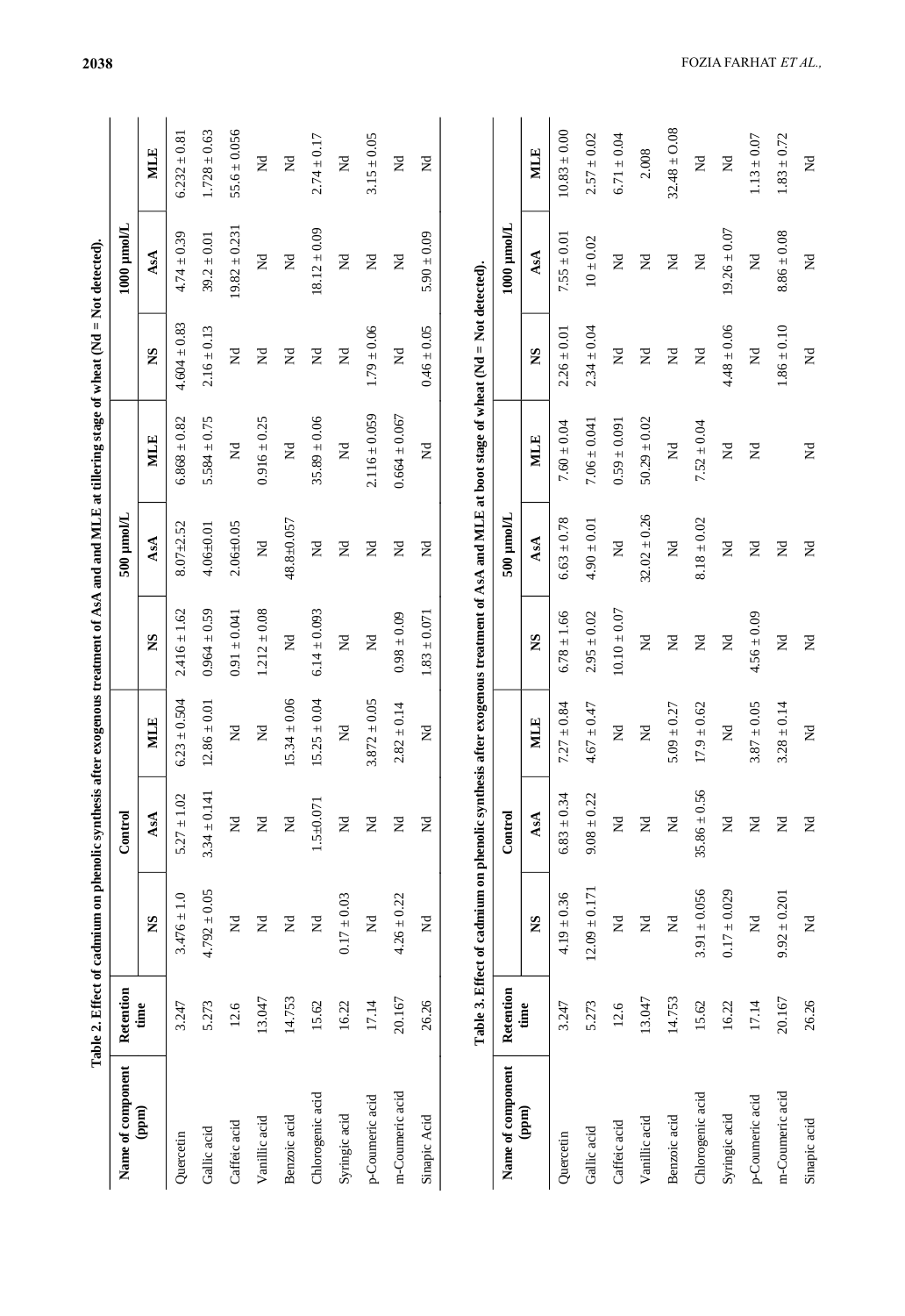**Modulation of phenolic synthesis:** Phenolic compounds expressed differentially, only a few compounds are presented to be strongly involved in Cd tolerant mechanism in wheat. Current data suggested that phenolic compounds showed significant variation with increasing Cd toxicity at both stages of wheat (Tables 2-3). At boot stage of wheat, quercetin activity enhanced with foliar application of MLE (10.83  $\pm$  0.00) compared to no spray plants  $(2.26 \pm 0.04)$  under 1000 µmol/L Cd stress (Table 3; Fig 2a). Muhammad *et al*., (2010) also reported variation in lipid peroxidation and phenolic contents at different growth stages of wheat (vegetative, booting and reproductive). Maximum quercetin concentration was observed with MLE (6.86±0.82) to mitigate Cd toxicity at tillering stage (Fig. 3a). Gallic acid was another promising phenolic compound seems to be involved in conferring tolerance in plants with exogenous application of MLE and AsA. Gallic acid concentration was particularly enhanced at tillering stage with AsA  $(39.2 \pm 0.01)$  under 1000 µmol/L Cd (Table 2). The chlorogenic (35.89±0.08) and caffeic acid (55.6±0.05) concentration was mounted with foliar application of MLE against 500 µmol/L and 1000 µmol/L Cd respectively (Table 2). At boot stage, vanillic acid concentration raised with MLE  $(50.29 \pm 0.02)$  and AsA  $(32.02 \pm 0.26)$  against 500 µmol/L Cd toxicity (Table 3). Sinapic acid, benzoic acid, *p*coumeric acid, *m-*coumeric acid expressed differentially with and without Cd stress, showed weak response towards foliar application of MLE and AsA (Tables 2- 3). According to Gao *et al.,* (2016) transcript level of phenolic compound also increased immediately upon receiving stress signals through shikimate pathway. Gallic acid, chlorogenic acid, quercetin and kaempferol are the most abundant phenolic compounds identified in the leaf extract of moringa leaf extract (Nikkon *et al.,* 2015). As the current data suggested that quercetin being a dominant phenolic compound, increased with foliar application of AsA and MLE compared to control/nonstressed wheat samples. A substantial increase in the quercetin level was also recommended in the roots of wheat under stress (Gondor *et al.,* 2016). Khursheda *et al.,* (2019) also demonstrated that high concentration of quercetin also confers tolerance against salinity. Manquian-Cerda *et al.,* (2016) also correlated chlorogenic activity with enhanced Cd tolerance.

### **Conclusion**

Taken as a whole, the investigation of current study demonstrated that Cd treatment particularly at high dose induce oxidative damage and lipid peroxidation in wheat. However, the foliar application of MLE and AsA enhanced antioxidant potential of wheat under moderate level of stress (5000 µmol/L). Moreover, some of the phenolic compounds especially chlorogenic, caffeic acid and vanilic acid concentration increased multifold with exogenously applied MLE and AsA under Cd stress. Quercetin and gallic acid were the major phenolic compounds to create tolerance in wheat against Cd with the involvement of MLE and AsA.

### **References**

- Aebi, A. 1984. Catalse *In vitro*. *Meth. Enzym.*, 105: 126-130.
- [Afzal, S.,](https://pubmed.ncbi.nlm.nih.gov/?term=Sheikh+A&cauthor_id=25183111) [F. Yeasmin,](https://pubmed.ncbi.nlm.nih.gov/?term=Yeasmin+F&cauthor_id=25183111) [S. Agarwal,](https://pubmed.ncbi.nlm.nih.gov/?term=Agarwal+S&cauthor_id=25183111) [M. Rahman,](https://pubmed.ncbi.nlm.nih.gov/?term=Rahman+M&cauthor_id=25183111) [K. Islam,](https://pubmed.ncbi.nlm.nih.gov/?term=Islam+K&cauthor_id=25183111) [E.](https://pubmed.ncbi.nlm.nih.gov/?term=Hossain+E&cauthor_id=25183111)  [Hossain,](https://pubmed.ncbi.nlm.nih.gov/?term=Hossain+E&cauthor_id=25183111) [S. Hossain,](https://pubmed.ncbi.nlm.nih.gov/?term=Hossain+S&cauthor_id=25183111) [M.R. Karim,](https://pubmed.ncbi.nlm.nih.gov/?term=Karim+MR&cauthor_id=25183111) [F. Nikkon,](https://pubmed.ncbi.nlm.nih.gov/?term=Nikkon+F&cauthor_id=25183111) [Z.A. Saud](https://pubmed.ncbi.nlm.nih.gov/?term=Saud+ZA&cauthor_id=25183111) and [K. Hossain.](https://pubmed.ncbi.nlm.nih.gov/?term=Hossain+K&cauthor_id=25183111) 2014. Protective effects of Moringa oleifera Lam. leaves against arsenic-induced toxicity in mice. *Asian Pac. J. Trop. Biomed.,* S353-8. doi: 10.12980/APJTB.4.201414B44.
- Allakhverdiev, S.I., V.D. Kreslavski, V.V. Klimov, D.A. Los, R. Carpentier and P. Mohanty. 2008. Heat stress: an overview of molecular responses in photosynthesis. *Photosynth. Res.,* 98: 541-550.
- Arneeb, T. and M. Shahbaz. 2020. [Glycinebetaine](http://pakbs.org/pjbot/papers/1585436223.pdf) induced [modulation in oxidative defense system and mineral](http://pakbs.org/pjbot/papers/1585436223.pdf)  [nutrients sesame \(](http://pakbs.org/pjbot/papers/1585436223.pdf)*Sesamum indicum* L.) under saline [regimes.](http://pakbs.org/pjbot/papers/1585436223.pdf) *Pak. J. Bot.*, 52: 775-782.
- Asopa, P., R. Bhatt, S. Sihag, S.L. Kothari and S. Kachhwaha. 2017. Effect of cadmium on physiological parameters of cereal and millet plants—A comparative study. *Int. J. Phytorem.*, 19: 225-230.
- Berkovich, L., G. Earon, I. Ron, A. Rimmon, A. Vexler and S. Lev-Ari. 2013. *Moringa oleifera* aqueous leaf extract down-regulates nuclear factor-kappaB and increases cytotoxic effect of chemotherapy in pancreatic cancer cells. *BMC. Compl. Alter. Med*., 13: 212-219.
- Bradford, M.M. 1976. A rapid and sensitive for the quantitation of microgram quantities of protein utilizing the principle of protein-dye binding. *Anal. Biochem*., 72: 248-254.
- Chen, G.X. and K. Asada. 1989. Ascorbic acid peroxidase in tea leaves:occurrence of two isoenzymes and the differences in their enzymatic and molecular properties. *Plant Cell Phys*., 30: 987-998.
- Curie, C., G. Cassin, D. Couch, F. Divol, K. Higuchi, M.J. Le and S. Mari. 2009. Metal movement within the plant: Contribution of nicotianamine and yellow stripe 1-like transporters. *Ann. Bot.*, 103: 1-11.
- Dhakar, R.C. and S.D. Maurya. 2011. Moringa: The herbal gold to combat malnutrition. *Chron. Young Sci*., 2: 119-125.
- Edwards, R., D.P. Dixon and V. Walbot. 2000. Plant glutathione stransferases: Enzymes with multiple functions in sickness and in health. *Trends Plant Sci*., 5: 193-198.
- Fozia, F., M. Arfan, A. Wahid and B. Sadia. 2018. [Modulation](javascript:void(0))  [of ionic and water status by](javascript:void(0)) *Moringa oleifera* extract [against cadmium toxicity in wheat \(](javascript:void(0))*Triticum aestivum*). *Int. J. Agri. Biol.,* 20: 2692-2700.
- Gao, H., Z. Zhang, X. Lv, N. Cheng, B. Peng and W. Cao. 2016. Effect of 24-epibrassinolide on chilling injury of peach fruit in relation to phenolic and proline metabolisms. *Post Har. Biol. Tech.*, 111: 390-397.
- Giannopolitis, C.N. and S.K. Ries. 1977. Superoxide dismutase I: Occurrence in higher plants. *Plant Phys.*, 77: 309-314.
- Gondor, O.K., T. [Janda,](http://frontiersin.org/people/u/365815) S.V. [Vilmos,](http://frontiersin.org/people/u/376680) M. [Pál,](http://frontiersin.org/people/u/324631) M.I. Imre, M.L. Adak, B.E. Ervin and G. [Szalai.](http://frontiersin.org/people/u/365844) 2016. Salicylic acid induction of flavonoid biosynthesis pathways in wheat varies by treatment. *Front. Plant Sci*. M28: 1447-1463.
- [Hanafey, F](https://www.tandfonline.com/author/Maswada%2C+Hanafey+F).M., A. [Usama, A. El-Razek,](https://www.tandfonline.com/author/Abd+El-Razek%2C+Usama+A) A. [Abdel-Nasser, K. El-](https://www.tandfonline.com/author/El-Sheshtawy%2C+Abdel-Nasser+A)[Sheshtawy](https://www.tandfonline.com/author/El-Sheshtawy%2C+Abdel-Nasser+A) and A.E. [Abdelnaser](https://www.tandfonline.com/author/Elzaawely%2C+Abdelnaser+A) 2017. Morphophysiological and yield responses to exogenous moringa leaf extract and salicylic acid in maize (*Zea mays* L.) under water stress. *Arch. Agro. Soil Sci*., 64: 994-1010.
- Heath, R.L. and L. Packer. 1968. Photooxidation in isolated chloroplast Kinetics and stoichiometry of fatty acid peroxidation. *Arch. Bioche. Biophy*., 125: 189-198.
- Hippler, F.W.R., R.M. Boaretto, J.A. Quaggio, R.A. Azevedo and D.J. Mattos. 2015. Towards soil management with Zn and Mn: estimate of fertilizers efficacy of citrus trees. *Ann. App. Biol*., 166: 484-495.